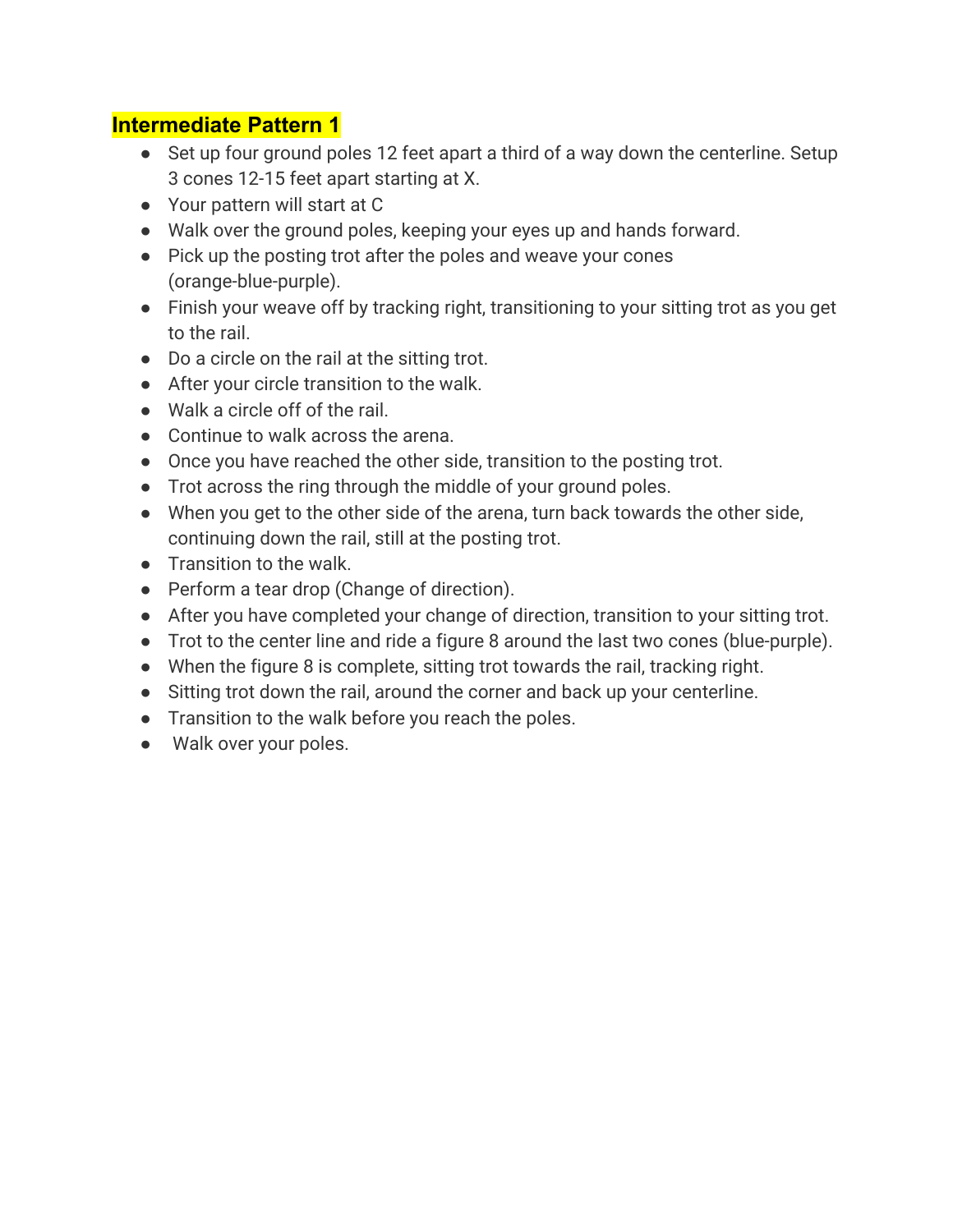## **Intermediate Pattern 2**

\*Add Raised Poles to increase difficulty\*

- Start at a walk tracking right
- walk down the rail, then turn in and walk a circle around your cone(orange)
- when you have completed your circle transition into a posting trot
- continue at a posting trot and trot a circle around the second cone(green)
- After you have completed the second circle, transition to the sitting trot.
- Complete a circle at the sitting trot around the third cone(purple).
- After you have completed your sitting trot circle, transition into the right lead canter.
- Canter down the short side of the arena and down the long side of the arena.
- Turn towards the center line.
- Transition to a sitting trot, then turn to your cones and start to weave your cones.
- Halt between the 1st (yellow) and 2nd (blue) cones.
- Proceed at a rising trot to continue your weave.
- Between the 2nd (blue) and 3rd (red) cones transition to a sitting trot.
- Sitting trot a full circle around the last cone(red).
- Transition to a left lead canter before you reach the pole. Left lead canter to the rail and down the rail tracking left.
- After you have turned the corner, transition down to the walk.
- Perform a change of direction at the walk and proceed tracking left.
- Continue down the rail then transition to a posting trot, turning to go over the pole.
- Continue on the rail tracking left at a posting trot.
- Ride a figure eight around the two middle cones (green blue).
- When you have finished with the figure eight, continue down the rail, transitioning to a walk and then to a halt.